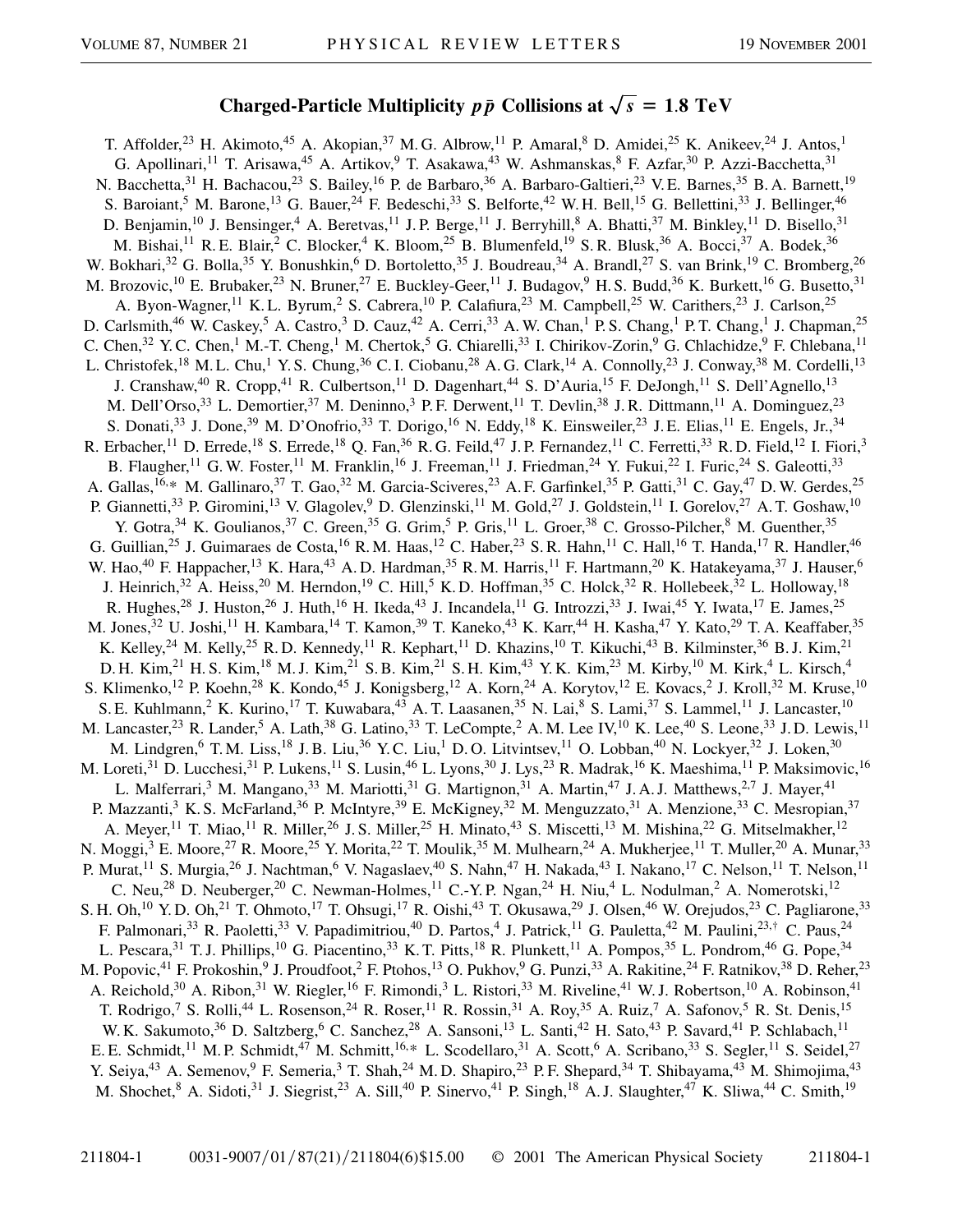F.D. Snider,<sup>11</sup> A. Solodsky,<sup>37</sup> J. Spalding,<sup>11</sup> T. Speer,<sup>14</sup> P. Sphicas,<sup>24</sup> F. Spinella,<sup>33</sup> M. Spiropulu,<sup>16</sup> L. Spiegel,<sup>11</sup> J. Steele,<sup>46</sup> A. Stefanini,<sup>33</sup> J. Strologas,<sup>18</sup> F. Strumia,<sup>14</sup> D. Stuart,<sup>11</sup> K. Sumorok,<sup>24</sup> T. Suzuki,<sup>43</sup> T. Takano,<sup>29</sup> R. Takashima,<sup>17</sup> K. Takikawa,<sup>43</sup> P. Tamburello,<sup>10</sup> M. Tanaka,<sup>43</sup> B. Tannenbaum,<sup>6</sup> M. Tecchio,<sup>25</sup> R. Tesarek,<sup>11</sup> P. K. Teng,<sup>1</sup> K. Terashi,<sup>37</sup> S. Tether,<sup>24</sup> A. S. Thompson,<sup>15</sup> R. Thurman-Keup,<sup>2</sup> P. Tipton,<sup>36</sup> S. Tkaczyk,<sup>11</sup> D. Toback,<sup>39</sup> K. Tollefson,<sup>36</sup> A. Tollestrup,<sup>11</sup> D. Tonelli,<sup>33</sup> H. Toyoda,<sup>29</sup> W. Trischuk,<sup>41</sup> J. F. de Troconiz,<sup>16</sup> J. Tseng,<sup>24</sup> N. Turini,<sup>33</sup> F. Ukegawa,<sup>43</sup> T. Vaiciulis,<sup>36</sup> J. Valls,<sup>38</sup> S. Vejcik III,<sup>11</sup> G. Velev,<sup>11</sup> G. Veramendi,<sup>23</sup> R. Vidal,<sup>11</sup> I. Vila,<sup>7</sup> R. Vilar,<sup>7</sup> I. Volobouev,<sup>23</sup> M. von der Mey,<sup>6</sup> D. Vucinic,<sup>24</sup> R. G. Wagner,<sup>2</sup> R. L. Wagner,<sup>11</sup> N. B. Wallace,<sup>38</sup> Z. Wan,<sup>38</sup> C. Wang,<sup>10</sup> M. J. Wang,<sup>1</sup> B. Ward,<sup>15</sup> S. Waschke,<sup>15</sup> T. Watanabe,<sup>43</sup> D. Waters,<sup>30</sup> T. Watts,<sup>38</sup> R. Webb,<sup>39</sup> H. Wenzel,<sup>20</sup> W. C. Wester III,<sup>11</sup> A. B. Wicklund,<sup>2</sup> E. Wicklund,<sup>11</sup> T. Wilkes,<sup>5</sup> H. H. Williams,<sup>32</sup> P. Wilson,<sup>11</sup> B. L. Winer,<sup>28</sup> D. Winn,<sup>25</sup> S. Wolbers,<sup>11</sup> D. Wolinski,<sup>25</sup> J. Wolinski,<sup>26</sup> S. Wolinski,<sup>25</sup> S. Worm,<sup>27</sup> X. Wu,<sup>14</sup> J. Wyss,<sup>33</sup> W. Yao,<sup>23</sup> G. P. Yeh,<sup>11</sup>

P. Yeh,<sup>1</sup> J. Yoh,<sup>11</sup> C. Yosef,<sup>26</sup> T. Yoshida,<sup>29</sup> I. Yu,<sup>21</sup> S. Yu,<sup>32</sup> Z. Yu,<sup>47</sup> A. Zanetti,<sup>42</sup> F. Zetti,<sup>23</sup> and S. Zucchelli<sup>3</sup>

(CDF Collaboration)

*Institute of Physics, Academia Sinica, Taipei, Taiwan 11529, Republic of China*

*Argonne National Laboratory, Argonne, Illinois 60439*

*Istituto Nazionale di Fisica Nucleare, University of Bologna, I-40127 Bologna, Italy*

*Brandeis University, Waltham, Massachusetts 02254*

*University of California at Davis, Davis, California 95616*

*University of California at Los Angeles, Los Angeles, California 90024*

*Instituto de Fisica de Cantabria, CSIC-University of Cantabria, 39005 Santander, Spain*

*Enrico Fermi Institute, University of Chicago, Chicago, Illinois 60637*

*Joint Institute for Nuclear Research, RU-141980 Dubna, Russia*

*Duke University, Durham, North Carolina 27708*

*Fermi National Accelerator Laboratory, Batavia, Illinois 60510*

*University of Florida, Gainesville, Florida 32611*

*Laboratori Nazionali di Frascati, Istituto Nazionale di Fisica Nucleare, I-00044 Frascati, Italy*

*University of Geneva, CH-1211 Geneva 4, Switzerland*

*Glasgow University, Glasgow G12 8QQ, United Kingdom*

*Harvard University, Cambridge, Massachusetts 02138*

*Hiroshima University, Higashi-Hiroshima 724, Japan*

*University of Illinois, Urbana, Illinois 61801*

*The Johns Hopkins University, Baltimore, Maryland 21218*

*Institut für Experimentelle Kernphysik, Universität Karlsruhe, 76128 Karlsruhe, Germany*

*Center for High Energy Physics: Kyungpook National University, Taegu 702-701; Korea*

*and Seoul National University, Seoul 151-742; Korea*

*and SungKyunKwan University, Suwon 440-746; Korea*

*High Energy Accelerator Research Organization (KEK), Tsukuba, Ibaraki 305 Japan*

*Ernest Orlando Lawrence Berkeley National Laboratory, Berkeley, California 94720*

*Massachusetts Institute of Technology, Cambridge, Massachusetts 02139*

*University of Michigan, Ann Arbor, Michigan 48109*

*Michigan State University, East Lansing, Michigan 48824*

*University of New Mexico, Albuquerque, New Mexico 87131*

*The Ohio State University, Columbus, Ohio 43210*

*Osaka City University, Osaka 588, Japan*

*University of Oxford, Oxford OX1 3RH, United Kingdom*

*Universita di Padova, Istituto Nazionale di Fisica Nucleare, Sezione di Padova, I-35131 Padova, Italy*

*University of Pennsylvania, Philadelphia, Pennsylvania 19104*

*Istituto Nazionale di Fisica Nucleare, University and Scuola Normale Superiore of Pisa, I-56100 Pisa, Italy*

*University of Pittsburgh, Pittsburgh, Pennsylvania 15260*

*Purdue University, West Lafayette, Indiana 47907*

*University of Rochester, Rochester, New York 14627*

*Rockefeller University, New York, New York 10021*

*Rutgers University, Piscataway, New Jersey 08855*

*Texas A&M University, College Station, Texas 77843*

*Texas Tech University, Lubbock, Texas 79409*

*Institute of Particle Physics, University of Toronto, Toronto M5S 1A7, Canada*

*Istituto Nazionale di Fisica Nucleare, University of Trieste, Udine, Italy*

*University of Tsukuba, Tsukuba, Ibaraki 305, Japan*

*Tufts University, Medford, Massachusetts 02155*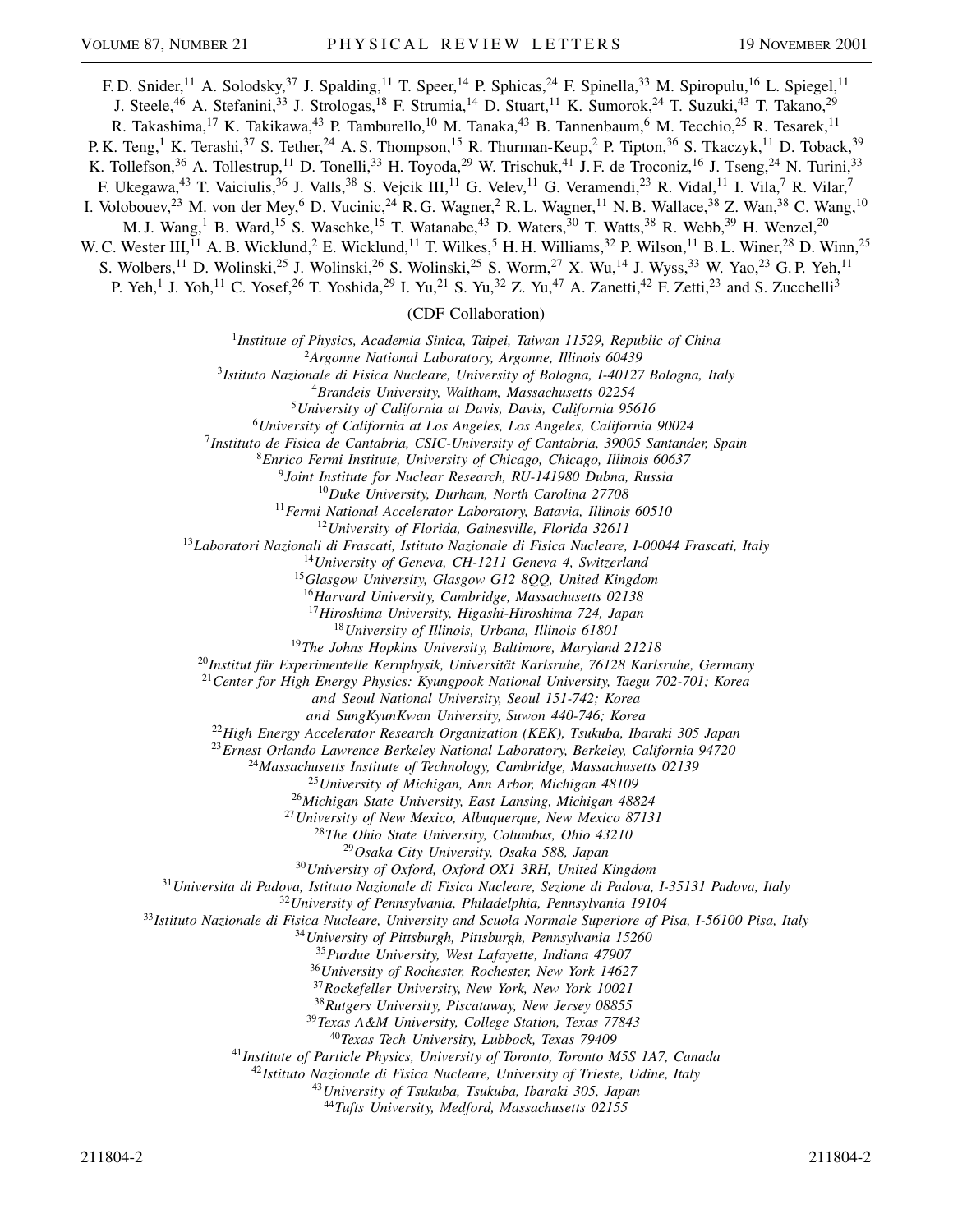*Waseda University, Tokyo 169, Japan University of Wisconsin, Madison, Wisconsin 53706 Yale University, New Haven, Connecticut 06520* (Received 7 June 2001; published 5 November 2001)

We report on a measurement of the mean charged-particle multiplicity of jets in dijet events with dijet masses in the range 80-630 GeV/ $c^2$ , produced at the Tevatron in  $p\bar{p}$  collisions with  $\sqrt{s} = 1.8$  TeV and recorded by the Collider Detector at Fermilab. The data are fit to perturbative-QCD calculations carried out in the framework of the modified leading log approximation and the hypothesis of local parton-hadron duality. The fit yields values for two parameters in that framework: the ratio of parton multiplicities in gluon and quark jets,  $r = N_{\text{partons}}^{\text{g-jet}}/N_{\text{partons}}^{\hat{q-jet}} = 1.7 \pm 0.3$ , and the ratio of the number of charged hadrons to the number of partons in a jet,  $K_{\text{LPHD}}^{\text{charged}} \equiv N_{\text{hadrons}}^{\text{charged}}/N_{\text{partons}} = 0.57 \pm 0.11$ .

DOI: 10.1103/PhysRevLett.87.211804 PACS numbers: 13.87.–a, 12.38.Qk

Measurement of inclusive charged-particle multiplicities in jets allows testing of the applicability of perturbative QCD methods to the description of the soft process of jet fragmentation. We present here multiplicities measured in dijet events with dijet masses between 80 and 630 GeV/ $c^2$ . These results are compared with perturbative QCD calculations carried out in the framework of the modified leading log approximation, (MLLA) [1], and the hypothesis of local parton-hadron duality, (LPHD) [2]. From this comparison we extract the value of the ratio of parton multiplicities in gluon and quark jets,  $r = N_{\text{partons}}^{g\text{-jet}}/N_{\text{partons}}^{q\text{-jet}}$ , as well as the ratio of the number of charged hadrons to the number of partons in a jet,  $K_{\text{LPHD}}^{\text{charged}} = N_{\text{hadrons}}^{\text{charged}}/N_{\text{partons}}$ .

The MLLA  $+$  LPHD scheme views jet fragmentation as a predominantly perturbative QCD process. MLLA handles production of partons with  $k_T$  down to some effective cut-off scale  $Q_{\text{eff}}$  ( $k_T > Q_{\text{eff}}$ ), where  $k_T$  is the transverse momentum with respect to the jet direction. MLLA calculations stay infrared stable with  $Q_{\text{eff}}$  as low as  $\Lambda_{\text{QCD}}$ . *Q*eff is the only MLLA parameter and has to be determined experimentally. The LPHD hypothesis assumes that hadronization is local and occurs at the end of the parton shower development, so that properties of hadrons are closely related to those of partons. In particular, the number of hadrons is related to the number of partons via an energy-independent constant  $K_{\text{LPHD}}$ :

$$
N_{\text{hadrons}} = K_{\text{LPHD}} \times N_{\text{partons}} \,. \tag{1}
$$

A simple interpretation of Eq. (1) is that each parton produced during the perturbative QCD stage picks up a color partner from the vacuum sea at the end of parton branching and turns into a hadron, so that  $K_{\text{LPHD}} =$  $N_{\text{hadrons}}/N_{\text{partons}} \sim 1$ . Then, for charged-particles only, one expects from simple isospin counting that the constant  $K_{\text{LPHD}}^{\text{charged}} = N_{\text{hadrons}}^{\text{charged}}/N_{\text{partons}}$  should be approximately  $2/3$  (e.g.,  $\sim 0.60$  as suggested by [3]). In MLLA, the multiplicity  $N_{\text{partons}}^{g-jet}$  of partons in a gluon jet of energy  $E_{\text{jet}}$ , and within an opening angle  $\theta_c$ , is a function of  $E_{\text{jet}} \sin \theta_c / Q_{\text{eff}}$  [1]. The multiplicity of partons in a quark jet has exactly the same energy dependence and differs from a gluon jet only by the factor  $1/r$ , predicted to be the ratio of color charges  $1/r = C_F/C_A = 4/9$  [4].

Recent and more accurate solutions [5–7] of the same primary set of QCD evolution equations that forms the basis of the MLLA have resulted in corrections to both  $N_{\text{partons}}^{\text{g-jet}}$  and *r*. Reported results for the next-to-MLLA correction factor for  $N_{\text{partons}}^{g\text{-jet}}$  are  $F_{nMLLA} = 1.13 \pm 0.02$ [5],  $1.50 \pm 0.08$  [6], and  $1.40 \pm 0.01$  [7]. The parameter *r* takes the values 1.75  $\pm$  0.05, 1.60  $\pm$  0.05, and 1.79  $\pm$ 0.07, respectively. For all three calculations, both  $F_{nMLLA}$ and *r* show little energy dependence and were treated as constants in this analysis. The uncertainties in the numbers quoted above correspond to the range of dijet masses in our sample.

Experimentally, early measurements of *r* were consistent with 1.0 [8]. More recent results from LEP and SLAC range from 1.0 to 1.5 with typically quite small errors [9]. The spread of the results motivates an independent measurement performed by different methods and in a different environment. Analyses of charged-particle momentum spectra at LEP yield  $K_{\text{LPHD}}^{\text{charged}} = 1.28 \pm 0.01$  [10](about twice the expected value). These measurements are obtained assuming  $F_{nMLLA} = 1$  and  $r = 9/4$ . If one uses  $F_{nMLLA}$  = 1.3  $\pm$  0.2 (the range suggested by [5–7]) and  $r = 1.5$  (the most recent measurements from LEP [9]), one arrives at  $K_{\text{LPHD}}^{\text{charged}} \sim 0.67$ .

At the Fermilab Tevatron, dijet events are a mixture of gluon and quark jets. Denoting the fractions of gluon and quark jets as  $\epsilon_g$  and  $\epsilon_g = (1 - \epsilon_g)$ , one can derive an expression for the multiplicity of charged-particles in the mixed jets:

$$
N_{\text{hadrons}}^{\text{charged}} = K_{\text{LPHD}}^{\text{charged}} \left( \epsilon_g + (1 - \epsilon_g) \frac{1}{r} \right) F_{n \text{MLLA}} N_{\text{partons}}^{g \text{-jet}} \,. \tag{2}
$$

The current analysis is based on 95 pb<sup>-1</sup> of  $p\bar{p}$  collisions at  $\sqrt{s}$  = 1.8 TeV recorded by the Collider Detector at Fermilab (CDF). The CDF detector is described in detail in [11], and references therein. Here, we will focus on those elements of the detector that are directly related to this analysis: the vertex detector (VTX), the central tracking chamber (CTC), and the full set of electromagnetic and hadronic calorimeters.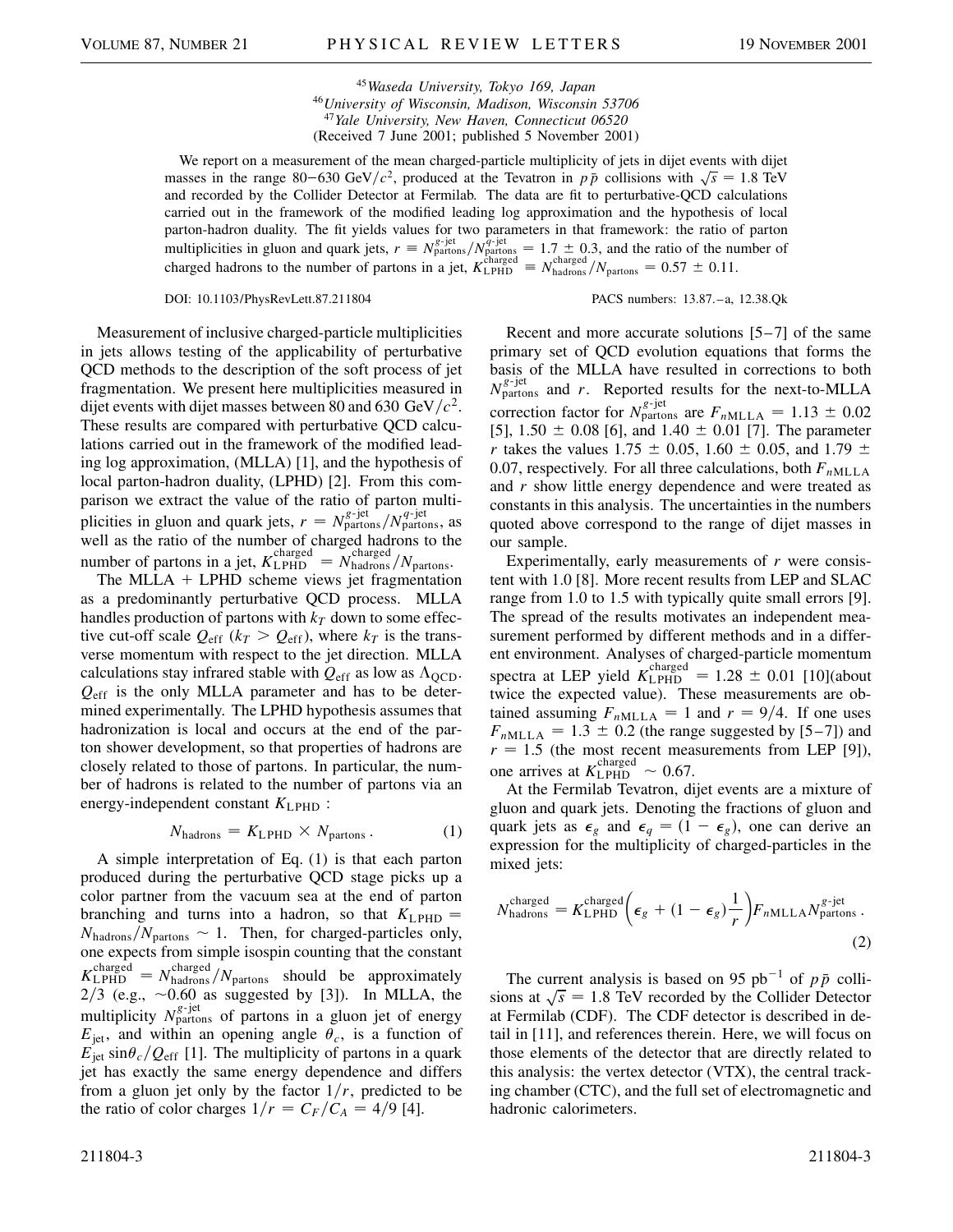The VTX is a time-projection drift chamber and determines the *z* position of the primary vertex (or vertices in the case of multiple  $p\bar{p}$  interactions in the same bunch crossing). The CTC is an open-cell drift chamber designed for measuring particle trajectories. Determination of a particle's momentum is based on the curvature of its trajectory in the solenoidal magnetic field. In our analysis, we considered particles falling in restricted cones around the jet axis and determined the angular parameters of their trajectories with the CTC.

The jet energy and direction were measured in the central lead-scintillator electromagnetic (CEM) and ironscintillator hadronic (CHA) calorimeters. The CEM and CHA both have  $2\pi$  azimuthal coverage. In pseudorapidity [12] they cover the region  $|\eta| < 1.0$ . The segmentation of both detectors is 15 $\degree$  in  $\phi$  and 0.1 unit in  $\eta$ .

CDF defines jets using a cone algorithm; full details can be found in [13]. The algorithm searches in cones of radius  $R = \sqrt{(\Delta \phi)^2 + (\Delta \eta)^2} = 0.7$  around the calorimeter seed towers (any tower with transverse energy  $E_T$  [12]above 1 GeV) and adds towers with  $E_T$  above 0.1 GeV. If two or more adjacent seed towers are found within  $R = 0.7$ , they are merged. The coordinates of the jet axis are calculated as  $E_{T_i}$  -weighted sums of the  $\phi_i$  and  $\eta_i$  of towers assigned to the jet. Merging continues until a stable set of clusters is found. Corrections were applied to compensate for the nonlinearity and nonuniformity of the energy response of the calorimeter, the energy deposited inside the jet cone from sources other than the parent-parton, and the parentparton energy that radiates out of the jet cone.

Approximately 100 000 dijet events were accumulated using single-jet triggers with transverse jet energy thresholds of 20, 50, 70, and 100 GeV, the first three triggers being prescaled by 1000, 40, and 8, respectively. To select dijet events, we required the presence of two high- $E_T$  jets, well balanced in the transverse direction:  $|\vec{E}_{T_1} + \vec{E}_{T_2}|/(E_{T_1} + E_{T_2})$  < 0.15. To avoid biases, 3- and 4-jet events were allowed as well, if the nonleading extra jets were very soft,  $(E_{T_3} + E_{T_4})/(E_{T_1} + E_{T_2}) < 0.05$ . Only events with both leading jets in the central region of the detector ( $|\eta_{1,2}| < 0.9$ ) were retained for the analysis to ensure that the tracks fell in the fiducial volume of the CTC. The data were further subdivided into nine bins according to dijet mass  $M_{JJ}$ , as measured by the calorimeters  $[M_{JJ} = \sqrt{(E_1 + E_2)^2/c^4 - (\vec{P}_1 + \vec{P}_2)^2/c^2},$ where  $E_i$  and  $\vec{P}_i$  are the jet energies and momenta, and the jets were treated as massless objects, i.e.,  $|\vec{P}_i| = E_i/c$ . The bin width was uniform in log scale,  $\Delta \ln(M_{JJ}) = 0.3$ , and was always larger than the resolution errors in the dijet mass determination,  $\delta M_{JJ}/M_{JJ} \sim 7\% - 11\%$ . The mean values of the dijet masses for the nine bins were  $M_{JJ} = 82$ , 105, 140, 182, 229, 293, 378, 488, and 629 GeV*c*2.

Charged-particle multiplicities were obtained for tracks lying in three restricted cones with  $\theta_c = 0.17, 0.28,$  and 0.47 rad around the jet axis, where  $\theta_c$  is defined as the angle between the jet axis and the cone side. The analysis was carried out in the dijet center-of-mass frame, so that  $E_{\text{jet}} = M_{JJ}c^2/2$ . All multiplicities quoted below are per jet.

To reconstruct the true charged-particle multiplicities, several cuts and corrections were applied.

First, we required full 3D reconstruction in the CTC and used vertex cuts to ensure that tracks included in the analysis originated in the primary vertex and were not due to secondary interactions,  $\gamma$  conversions,  $K_S$  and  $\Lambda$  decays, or cosmic and other backgrounds.

Second, the data were corrected for CTC track reconstruction inefficiency. To evaluate track losses, we used a procedure based on mixing real data tracks from one jet into the opposite jet in the same event. Tracks were embedded one at a time at the CTC hit level and the full CTC track reconstruction was executed. The parameters of all found tracks were compared to the original parameters of the embedded tracks in order to determine the inefficiency corrections. The average tracking efficiency with the vertex cuts chosen and within the opening angle  $\theta_c = 0.47$ was found to be 93% at the lowest dijet masses, decreasing to 78% for the largest dijet masses.

Third, tracks coming from the underlying event and multiple interactions in the same bunch crossing were subtracted. We defined two complementary cones positioned at the same polar angle with respect to the beam line as the original jets and rotated in  $\phi$  so that they were at 90 $^{\circ}$  with respect to the dijet axis. These cones collected statistically the same backgrounds as the cones around jets. The absolute scale of this correction, for the largest opening angle  $\theta_c = 0.47$  around the jet axis, was almost independent of the jet energy and amounted to about 0.5–0.6 tracks per jet.

Finally, a small fraction of tracks coming from  $\gamma$ conversions that were not removed by the vertex cuts was subtracted. The Herwig Monte Carlo event generator (version 5.6) [14] was used to evaluate the number of remaining  $\gamma$ -conversion tracks. The scale of this correction was 0.3 (0.8) tracks per jet for the lowest (highest) dijet mass data samples (for cone size  $\theta_c = 0.47$ ).

The major sources of systematic uncertainties were as follows (for  $\theta_c = 0.47$ ): (a) background track removal,  $6\% - 7\%$ , (b) uncertainties in CTC track reconstruction efficiency,  $2\% - 6\%$ , (c) jet energy measurement errors including both resolution and overall scale errors,  $0.4\% - 3\%$ , and (d) errors in the jet direction determination based on energy deposition in the calorimeter,  $0.7\%$  – 1.2%. The uncertainties from a given source are strongly correlated between different dijet mass samples. These correlations were taken into account in the data analysis.

Table I summarizes the multiplicities for the 3-jet opening angles and all dijet mass data samples. Figure 1 shows the charged track multiplicity (per jet) in a cone  $\theta_c = 0.47$ as a function of the dijet mass. To show the trends, we also plotted curves corresponding to the function (2)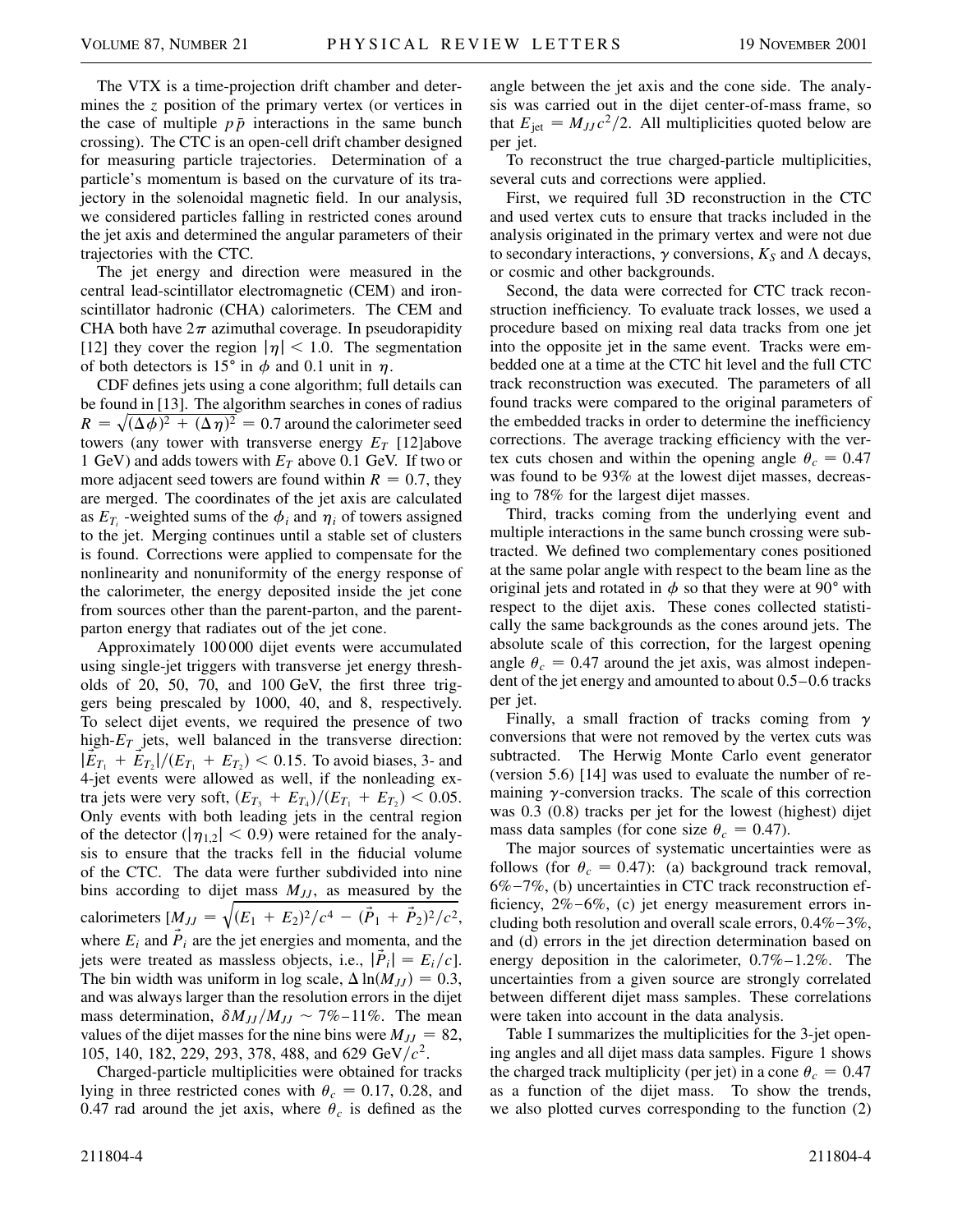| Dijet mass<br>(GeV/c <sup>2</sup> ) | $N_{\text{events}}$ | Mean charged-particle multiplicity per jet<br>(Cone $\theta_c = 0.28$ )<br>(Cone $\theta_c = 0.47$ )<br>(Cone $\theta_c = 0.17$ ) |                        |                         |
|-------------------------------------|---------------------|-----------------------------------------------------------------------------------------------------------------------------------|------------------------|-------------------------|
| 82                                  | 4148                | $2.9 \pm 0.03 \pm 0.2$                                                                                                            | $4.5 \pm 0.04 \pm 0.3$ | $6.1 \pm 0.05 \pm 0.5$  |
| 105                                 | 1968                | $3.4 \pm 0.04 \pm 0.3$                                                                                                            | $5.1 \pm 0.05 \pm 0.4$ | $6.9 \pm 0.06 \pm 0.5$  |
| 140                                 | 3378                | $4.0 \pm 0.04 \pm 0.3$                                                                                                            | $5.8 \pm 0.05 \pm 0.4$ | $7.5 \pm 0.05 \pm 0.6$  |
| 182                                 | 12058               | $4.9 \pm 0.04 \pm 0.3$                                                                                                            | $6.8 \pm 0.04 \pm 0.4$ | $8.7 \pm 0.04 \pm 0.6$  |
| 229                                 | 31406               | $5.2 \pm 0.04 \pm 0.4$                                                                                                            | $7.3 \pm 0.04 \pm 0.5$ | $9.4 \pm 0.05 \pm 0.6$  |
| 293                                 | 23 206              | $6.0 \pm 0.05 \pm 0.4$                                                                                                            | $8.2 \pm 0.05 \pm 0.5$ | $10.3 \pm 0.05 \pm 0.7$ |
| 378                                 | 7153                | $6.7 \pm 0.06 \pm 0.5$                                                                                                            | $8.9 \pm 0.06 \pm 0.7$ | $11.3 \pm 0.09 \pm 1.0$ |
| 488                                 | 1943                | $7.4 \pm 0.08 \pm 0.6$                                                                                                            | $9.7 \pm 0.09 \pm 0.8$ | $12.2 \pm 0.10 \pm 1.0$ |
| 629                                 | 416                 | $7.5 \pm 0.14 \pm 0.7$                                                                                                            | $9.9 \pm 0.16 \pm 0.9$ | $12.5 \pm 0.18 \pm 1.3$ |

TABLE I. Measured values of inclusive charged-particle multiplicity per jet for tracks falling in restricted cones with opening angles  $\theta_c = 0.17$ , 0.28, and 0.47. The first error is statistical and the second is total systematic uncertainty. Systematic uncertainties are strongly correlated.

with different values of the ratio *r*. Equation (2) implies knowledge of the relative fractions of quark and gluon jets in our dijet samples. These fractions were extracted from the Herwig Monte Carlo with CTEQ4M [15]parton distribution functions (PDFs), as well as with CTEQ4HJ [16]. The fraction of gluon jets was found to decrease from  $\epsilon_g \sim 61\% - 63\%$  of all jets at  $M_{\text{JJ}} = 80 \text{ GeV}/c^2$  to  $23\% - 26\%$  at 630 GeV/ $c<sup>2</sup>$  (the variations result from using different PDFs).

Because of the correlations between  $Q_{\text{eff}}$  and  $K_{\text{LPHD}}^{\text{charged}}$ , average multiplicity measurements alone do not allow the extraction of all three parameters  $Q_{\text{eff}}$ , *r* and  $K_{\text{LPHD}}^{\text{charged}}$ . Therefore, we fixed  $Q_{\text{eff}} = 240 \text{ MeV}$ , as obtained in our studies of charged-particle momentum distribution shapes [17], and fitted the data with the function (2) for two free parameters: *r* and the combination  $K_{\text{LPHD}}^{\text{charged}} F_{n\text{MLLA}}$ . The fit yielded the following results:  $r = 1.7 \pm 0.3 \pm 0.0 \pm 0.0$ , for the ratio of multiplicities, and  $K_{\text{LPHD}}^{\text{charged}} F_{n\text{MLLA}} = 0.74 \pm 0.04 \pm 0.06 \pm 0.04.$ 



FIG. 1. Average multiplicity of charged-particles per jet within a cone of size  $\theta_c = 0.47$  in dijet events (points with error bars) vs dijet mass. A set of MLLA curves (normalized to the first data point) correspond to different values of *r* (from top to bottom  $r = 1, 1.2, 1.4, 1.6, 1.8, 2.0,$  and 2.25). The two-parameter MLLA fit is represented by the solid line in the inset.

The first uncertainty comes from statistical and systematic experimental errors (as discussed above and summarized in Table I), the second comes from variations of  $Q_{\text{eff}}$ by  $\pm 40$  MeV, and the third comes from using different PDFs. The choice of *Q*eff and PDFs had little effect on the measurement of *r*. This value agrees well with the three most recent theoretical predictions mentioned above.

Assuming  $F_{nMLLA} = 1.30 \pm 0.20$ , the data yielded  $K_{\text{LPHD}}^{\text{charged}} = 0.57 \pm 0.06 \pm 0.09$ . The first uncertainty includes all statistical and systematic uncertainties discussed above, while the second comes from the theoretical uncertainty in  $F_{nMLLA}$ . The result is consistent with the LPHD hypothesis of approximately one-to-one correspondence between final partons and observed hadrons.

Figure 2 shows how the average charged-particle multiplicity in three restricted cones changes with *MJJ* and how it compares to the Herwig Monte Carlo that uses resummed perturbative calculations similar to MLLA for parton branching and a cluster model of hadronization.



FIG. 2. Average multiplicity of charged-particles within cones  $\theta_c = 0.17, 0.28,$  and 0.47 in dijet events (symbols with error bars) compared to the Herwig predictions including detector simulation (lines), scaled by a factor of 0.89. Data errors are dominated by systematic uncertainties.